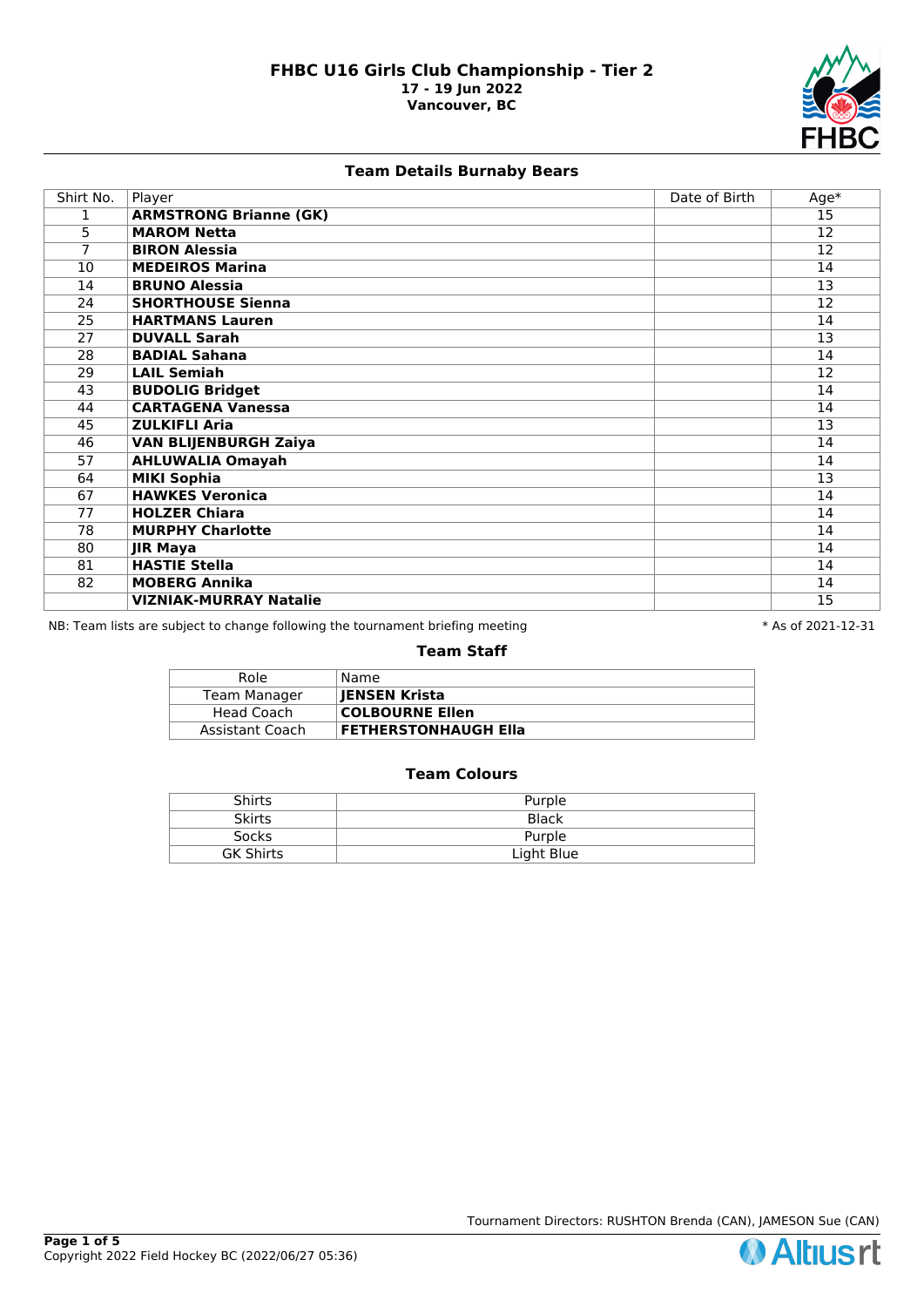

### **Team Details Falcons**

| Shirt No. | Player                   | Date of Birth | $Age*$   |
|-----------|--------------------------|---------------|----------|
|           | de ALBUQUERQUE Olivia    |               | 15       |
| 2         | <b>FINCHAM Ashley</b>    |               | 15       |
| 3         | <b>DAY Paige</b>         |               | $\Omega$ |
| 4         | <b>BERGER Shaelyn</b>    |               | 13       |
| 6         | <b>GLAZIER Olivia</b>    |               | 15       |
| 7         | <b>ROBERTS Georgia</b>   |               | 15       |
| 9         | <b>KUCHMA Brooklyn</b>   |               | 15       |
| 10        | <b>HODGINS Bronwyn</b>   |               | 15       |
| 11        | <b>GOWER Maggie</b>      |               | 15       |
| 12        | <b>FUERNISS Olivia</b>   |               | 15       |
| 13        | <b>CANTLON Taite</b>     |               | 15       |
| 14        | <b>SHARPE Kassandra</b>  |               | 13       |
| 15        | <b>BRUCKSHAW Reese</b>   |               | 13       |
| 16        | <b>KEEN Haeley</b>       |               | 13       |
| 17        | <b>PLANTE Madeleine</b>  |               | 15       |
| 18        | <b>DANNHAUSER Nina</b>   |               | 15       |
| 19        | <b>SHAW Georgia-Rain</b> |               | 15       |
| 20        | <b>SONNENBERG Anna</b>   |               | 15       |
| 21        | <b>WAHLE Celina</b>      |               | 15       |

NB: Team lists are subject to change following the tournament briefing meeting **the set of 2021-12-31** \* As of 2021-12-31

## **Team Staff**

| Role            | Name                |
|-----------------|---------------------|
| Team Manager    | <b>KEEN Shanna</b>  |
| Head Coach      | <b>GOWER Andy</b>   |
| Assistant Coach | <b>CALDER Aimee</b> |

| <b>Shirts</b>    | <b>Black</b> |
|------------------|--------------|
| <b>Skirts</b>    | Black        |
| <b>Socks</b>     | <b>Black</b> |
| <b>GK Shirts</b> |              |

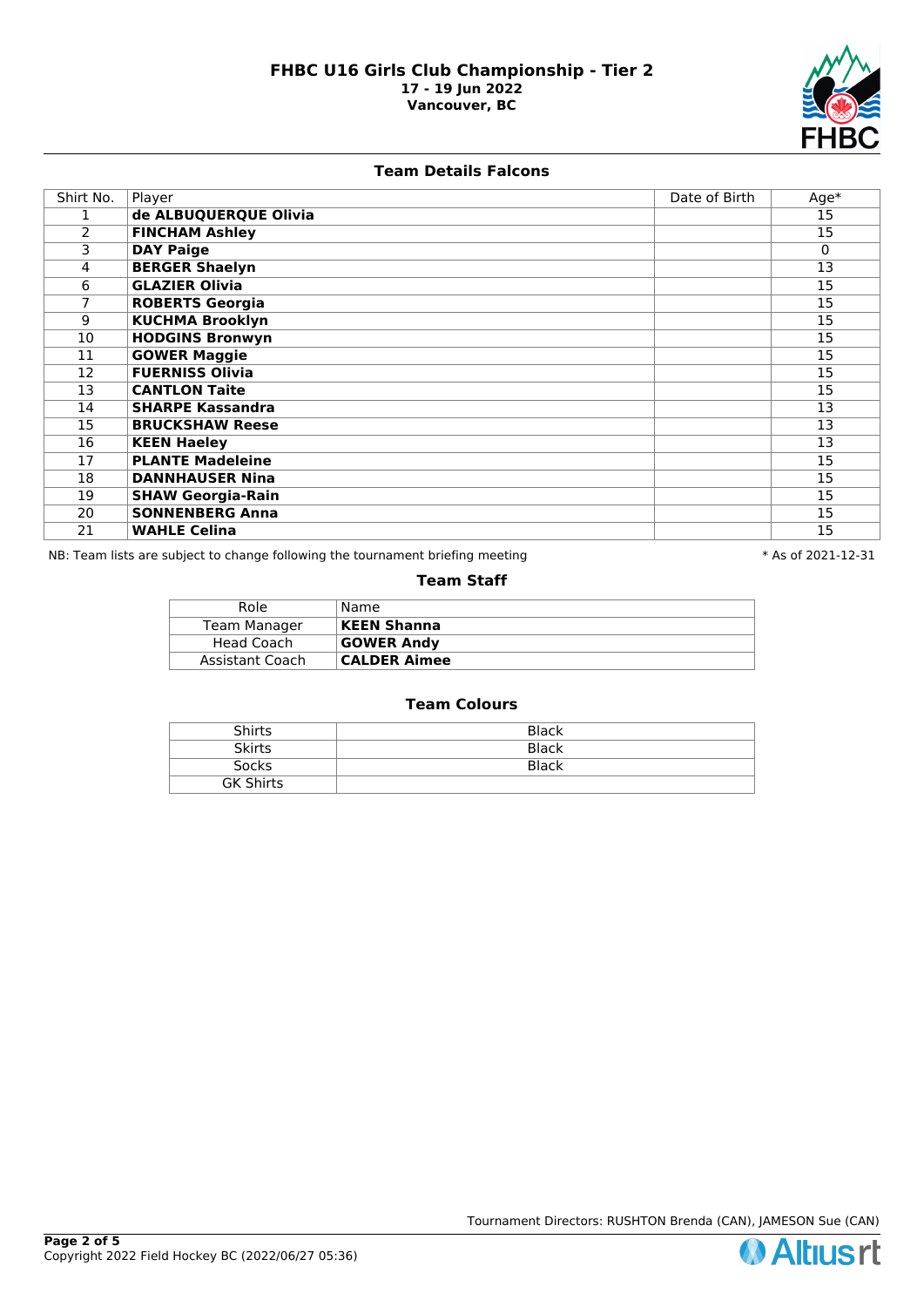

# **Team Details Hammerhead Sharks**

| Shirt No. | Player                    | Date of Birth | $Age*$ |
|-----------|---------------------------|---------------|--------|
|           | <b>DREVER Sophie (GK)</b> |               | 13     |
| 3         | <b>BATH Rihanna</b>       |               | 14     |
| 4         | <b>KHEHRA Aria</b>        |               | 14     |
| 5         | <b>FUNK Maria</b>         |               | 14     |
| 5         | <b>BRAR Rianna</b>        |               | 14     |
| 6         | <b>BAINS Anaiya</b>       |               | 14     |
| 6         | <b>CRAWFORD Malia</b>     |               | 14     |
| 7         | <b>SANDHU Navkiran</b>    |               | 14     |
| 9         | <b>ST GERMAIN Avery</b>   |               | 14     |
| 12        | <b>BHARDWAJ Jiya</b>      |               | 14     |
| 13        | <b>PERRAULT Madison</b>   |               | 14     |
| 14        | <b>MEYER Reese</b>        |               | 13     |
| 15        | <b>PERRAULT Sydney</b>    |               | 14     |
| 16        | <b>OLADIPO Moyo</b>       |               | 15     |
| 17        | <b>SIDHU Jasmine</b>      |               | 13     |
| 20        | <b>KAJLA Amirah</b>       |               | 14     |
| 23        | <b>GREWAL Rableen</b>     |               | 14     |
| 27        | <b>DERAS Rubi</b>         |               | 14     |
| 29        | <b>TOLUSSO Deanna</b>     |               | 14     |

NB: Team lists are subject to change following the tournament briefing meeting **the set of 2021-12-31** \* As of 2021-12-31

## **Team Staff**

| Role         | Name                         |
|--------------|------------------------------|
| Team Manager | <b>BAJWA Simrin</b>          |
| Head Coach   | <b>FRANKENBERGER Katrina</b> |

| <b>Shirts</b>    | Red        |
|------------------|------------|
| <b>Skirts</b>    | Royal Blue |
| Socks            | Royal Blue |
| <b>GK Shirts</b> |            |



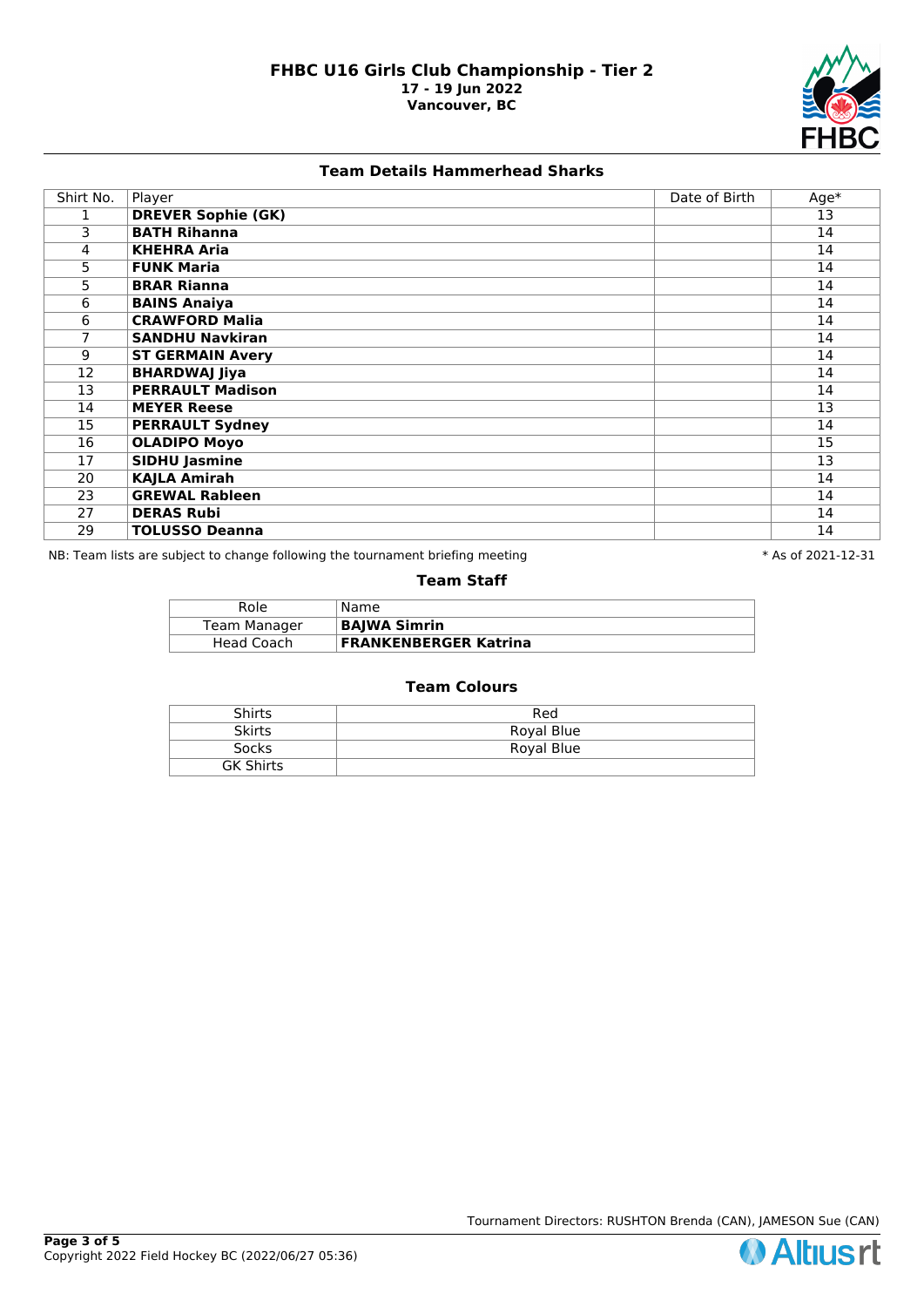

## **Team Details Hawks U15**

| Shirt No. | Player                       | Date of Birth | $Age*$ |
|-----------|------------------------------|---------------|--------|
| 0         | <b>ROMER Evangeline (GK)</b> |               | 14     |
|           | <b>BROWN Mackenna (GK)</b>   |               | 13     |
| 3         | <b>HOWEY Lucille</b>         |               | 14     |
| 4         | <b>STELLING Amy</b>          |               | 13     |
| 5         | YOGESHWARAN Aarani           |               | 14     |
| 6         | <b>PENALOSA Sofia</b>        |               | 14     |
| 8         | <b>DUYZER Nicola</b>         |               | 14     |
| 9         | <b>FISCHER-CREDO CIra</b>    |               | 14     |
| 9         | <b>FABBRO Sienna</b>         |               | 14     |
| 10        | <b>GANNON Kate</b>           |               | 14     |
| 11        | <b>GLADDERS Ella</b>         |               | 14     |
| 11        | <b>BOUCHARD Kate</b>         |               | 14     |
| 13        | <b>ROMAN Alison</b>          |               | 14     |
| 14        | <b>CHOW Celina</b>           |               | 14     |
| 15        | <b>OLAK Sierra</b>           |               | 14     |
| 16        | <b>RUDOLPH Natalie</b>       |               | 14     |
| 18        | <b>GUMPRICH Natasha</b>      |               | 14     |
| 23        | <b>CROSBIE Rebecca</b>       |               | 14     |
| 24        | <b>MCKEE Charlotte</b>       |               | 14     |

NB: Team lists are subject to change following the tournament briefing meeting **the set of 2021-12-31** \* As of 2021-12-31

#### **Team Staff**

| Name               |
|--------------------|
| <b>BATE Angela</b> |
| <b>DAVIS Sean</b>  |
| <b>ROSS Julia</b>  |
|                    |

| <b>Shirts</b>    | White |
|------------------|-------|
| <b>Skirts</b>    | Black |
| <b>Socks</b>     | Red   |
| <b>GK Shirts</b> |       |